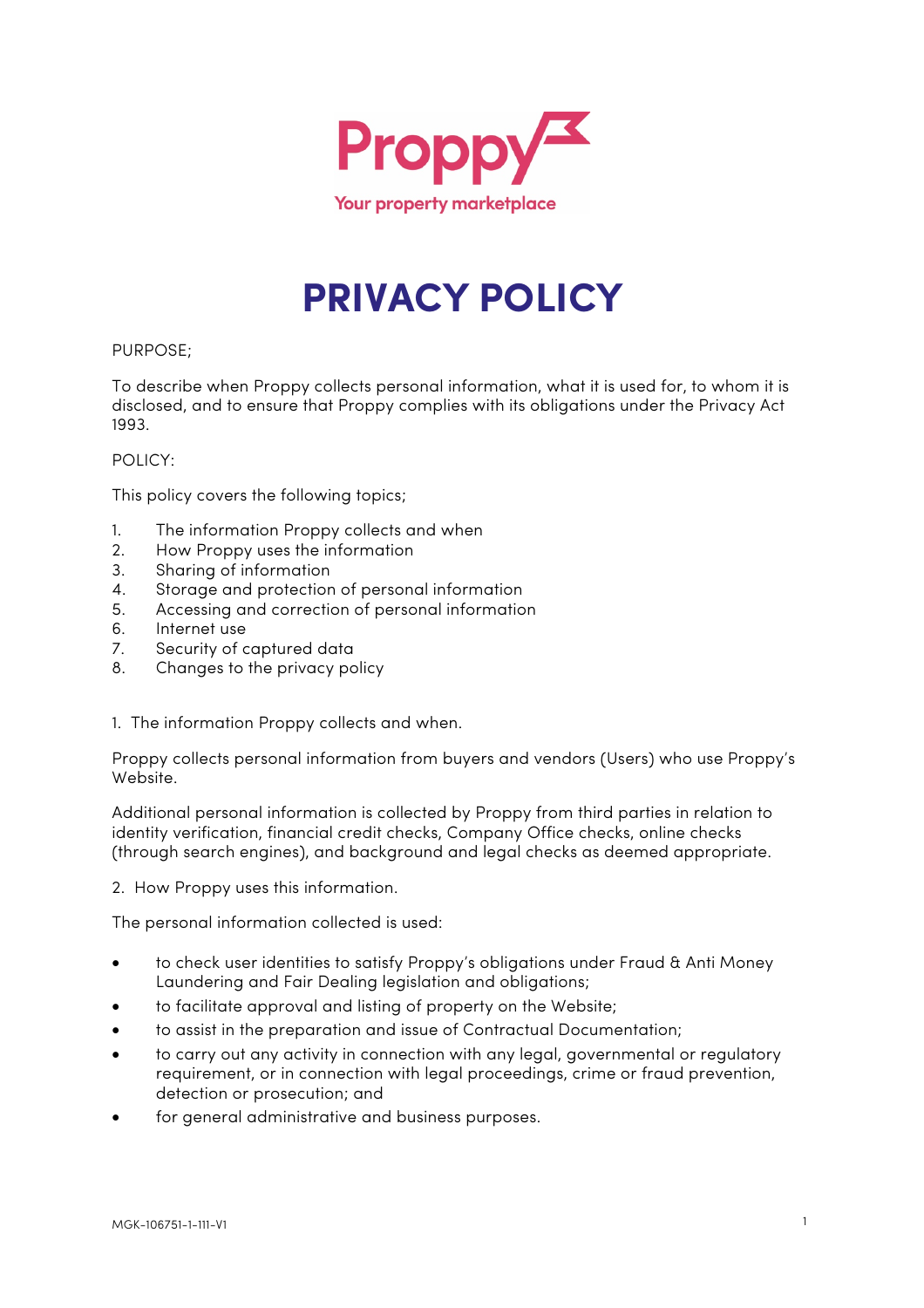# 3. Sharing of information.

Proppy will only publish generic information about property on the public pages of its Website. Proppy will under no circumstances, sell or receive payment for licencing or disclosing personal information held.

More detailed information about Users and property will only be disclosed to:

- Registered Buyers;
- Credit reference agencies (unless we have agreed otherwise) who may share the information with other organisations and who may keep a record of the searches made against the borrowers name;
- Anyone who hosts or maintains data centers, service platforms and other infrastructure and systems where information is processed or stored on behalf of Proppy;
- Any person or organisation Proppy may be required to pass information onto by reason of legal, governmental or regulatory authority including law enforcement agencies;
- Any person or organisation as authorised by the Privacy Act 1993; and
- Any person as necessary to protect or enforce Proppy's legal rights and interests, or to defend any claims made against it.
- 4. Storage and protection of personal information

Where Proppy stores or records personal information, all reasonable steps will be taken to keep such information:

- secure and to prevent unauthorised disclosure, and
- accurate and up to date.
- 5. Access and correction of personal information
- Every User of the Website will have online access to their personal registration information and may change such information themselves or request correction of the details held by contacting Proppy (such amendments may need to be validated by Proppy).
- Proppy will take all reasonable steps to correct its information so that it is accurate, complete and current.
- Proppy will delete any personal information when it is no longer required for the purpose for which it was collected.

### 6. Internet Use

Cookies are small pieces of information which can be stored on a hard drive (persistent cookies) or in memory (session cookies). Proppy cookies stored to a user's computer cannot read the hard drive or command the computer to perform any action.

### 7. Security of captured data

To prevent unauthorised access, maintain data integrity and ensure appropriate use of any customer information collected, Proppy will put in place physical, electronic and managerial processes to protect the information collected.

• Proppy's system will store data in an encryption protected environment;